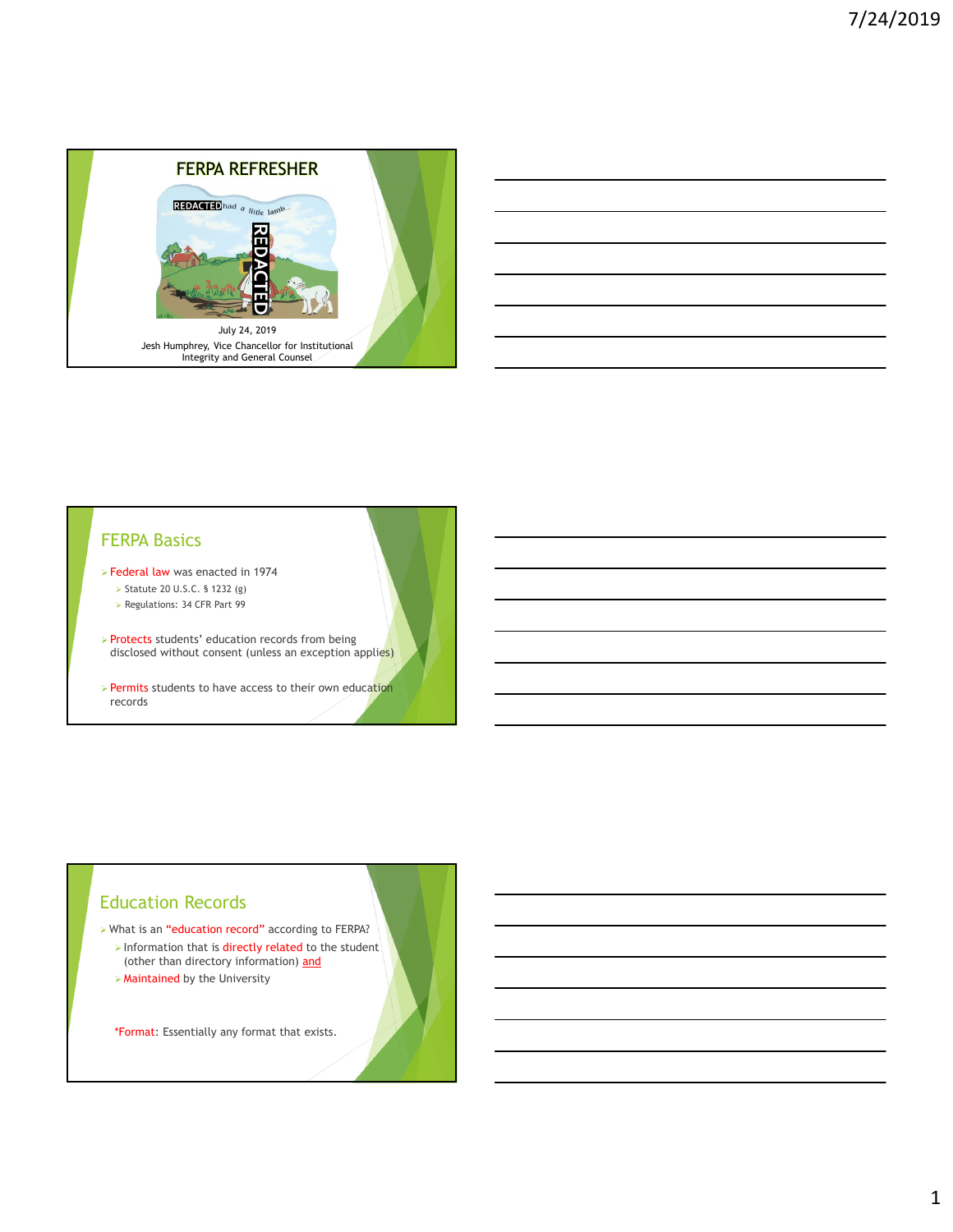# "Directly related"

Personally identifiable to the student

- Name
- Student ID number/SSN
- $\triangleright$  Any other information that would allow individuals in the university community with inside knowledge to identify the student

## "Maintained"

"Virtually anything" identifiable to the student that is maintained by the university or its agents

- **Handwritings**
- Electronic data/email
- Film, audio tapes, CDs, etc.
- Grades, papers, etc.

#### What is not an education record?

- Campus police records
- Employment records (unless dependent on status as a student)
- Non-circulating faculty or staff records made for personal use
- Peer-graded assignments BEFORE collected by instructor
- Treatment records (medical/counseling)
- Certain alumni records
- Information about a student learned through personal observation and not otherwise recorded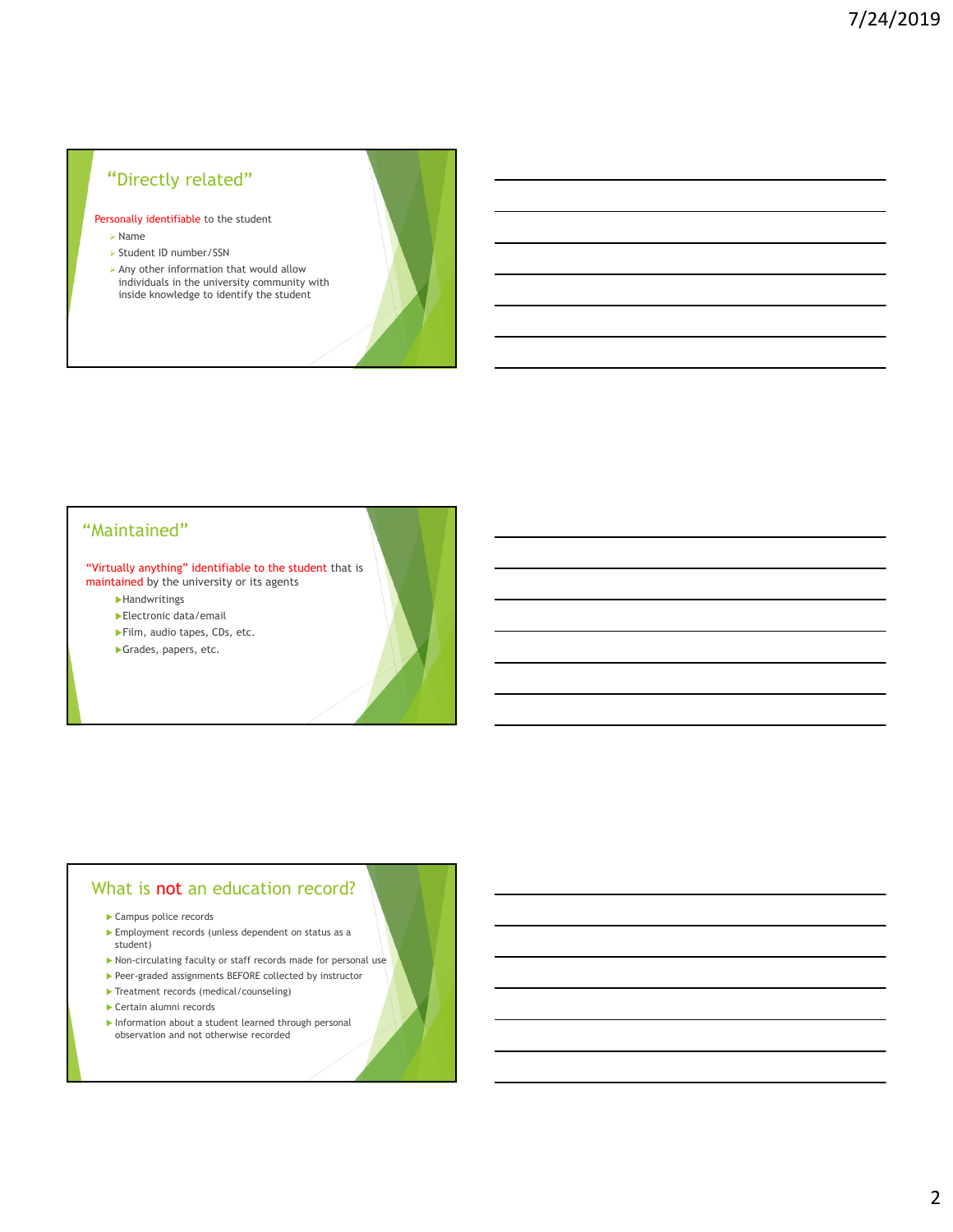# FERPA Rights and Penalties

- > Students' rights under FERPA
	- 1. Right to *inspect* their educat 2. Right to prevent disclosure of of Education's Privacy Office recently announced regarding each valid FERPA complaint – a practice

Department's FERPA case file – the Department will

- 3. Right to **seek amendment** to
- 4. Right to be notified of the law
- 
- 5. Right to file a complaint with highest-risk issues and take a less formal, more
- $\triangleright$  Failure to comply could result in loss or suspension of federal funding (worst case)
- $\triangleright$  No private right of action for damages under FERPA

# FERPA Compliance

- University has 45 days to provide access to "education records" to students
- Student has right to "inspect and review" Generally, we provide students with copies but are REQUIRED to do so only in limited circumstances
- Remember the law requires disclosure to the student ONLY Other records released (except subpoenas/orders) are permissive in nature

### Who is covered?

- **Living students currently attending a school or have** attended at any time in the past
- $\triangleright$  Only to information collected about them while attending
- Post-attendance information directly related to their attendance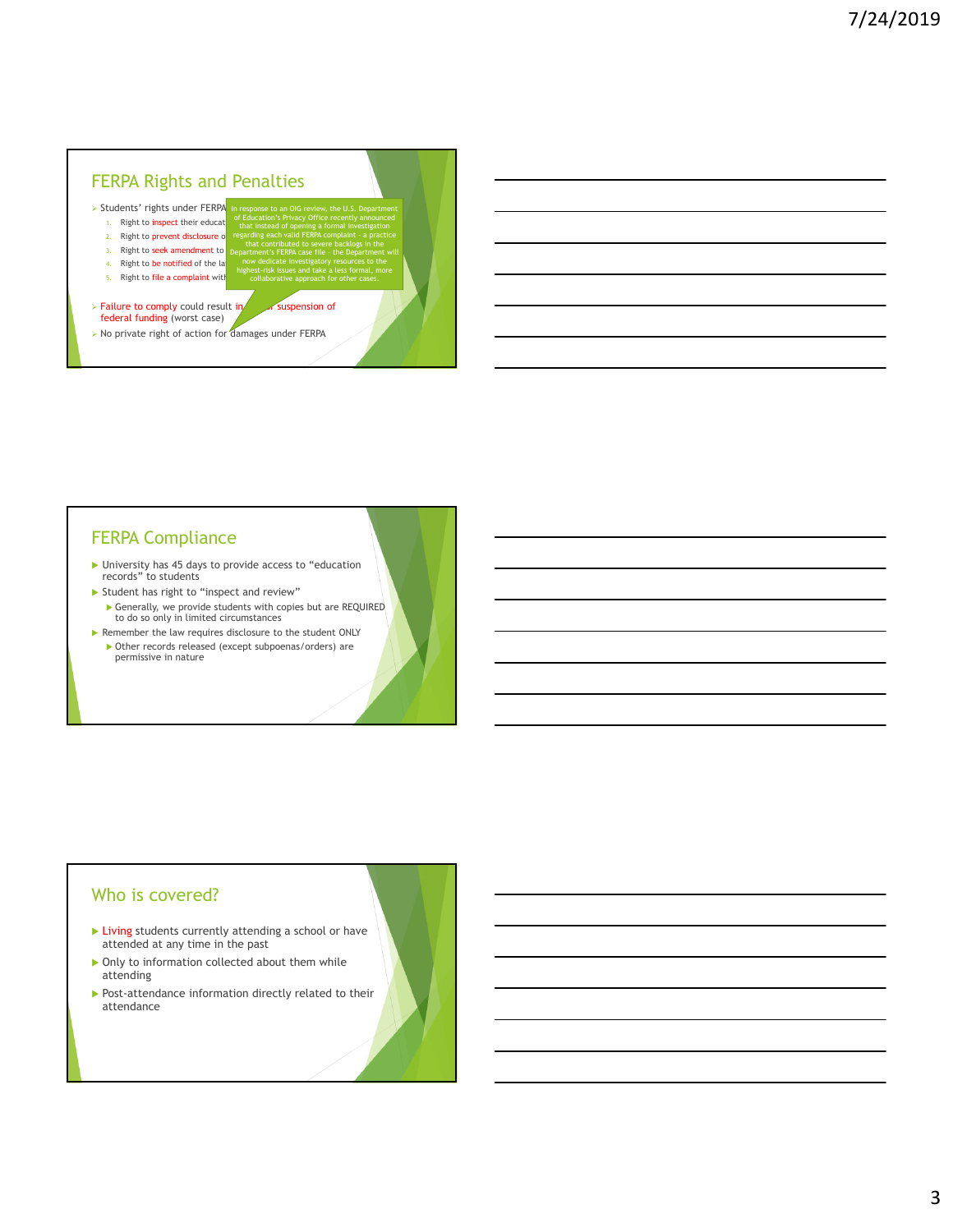### Release of Education Records (exceptions)

- When may education records be released to third parties?
	- Directory information (unless privacy hold)
	- Written consent of student School officials with legitimate educational interest
	- Judicial order/subpoena
	- Parents if student is dependent
	- $\blacktriangleright$  To another university if student transfers
	- Health/safety emergency
	- Certain student disciplinary records

### Directory Information

- $\triangleright$  Directory information is exempt from FERPA confidentiality requirements
- $\blacktriangleright$  "Directory information" at most schools:
	- $\triangleright$  student's name, local and permanent address, email address, telephone number, date and place of birth, class, major field of study, dates of attendance, enrollment status, degrees and awards (including scholarships) received, participation in officially recognized activities and sports, weight and height of members of athletic teams, and the most recent previous educational agency or institution attended.

 $\triangleright$  Students may opt out (privacy hold)

### Directory Information

- $\triangleright$  Directory information is exempt from FER requirements
- > "Directory information" at UNC Charlotte:
	- student's name, local and permant address telephone number, date and place date and place of birth, class, major field of study, dates of attendance, enrollment status, degrees and awards (including scholarships) received, participation in the efficially recognized activities and sports, weight in officially recognized activities and sports<br>of members of athletic teams, and the m of members of athletic teams, and the most recent previous educational agency or institution attended.

Photographs, videos, or other media containing a student's image or likeness and University-issued student electronic mail addresses are designated by UNC Charlotte as "limited use directory information" and generally are only available for official University use.

 $\triangleright$  Students may opt out (privacy hold)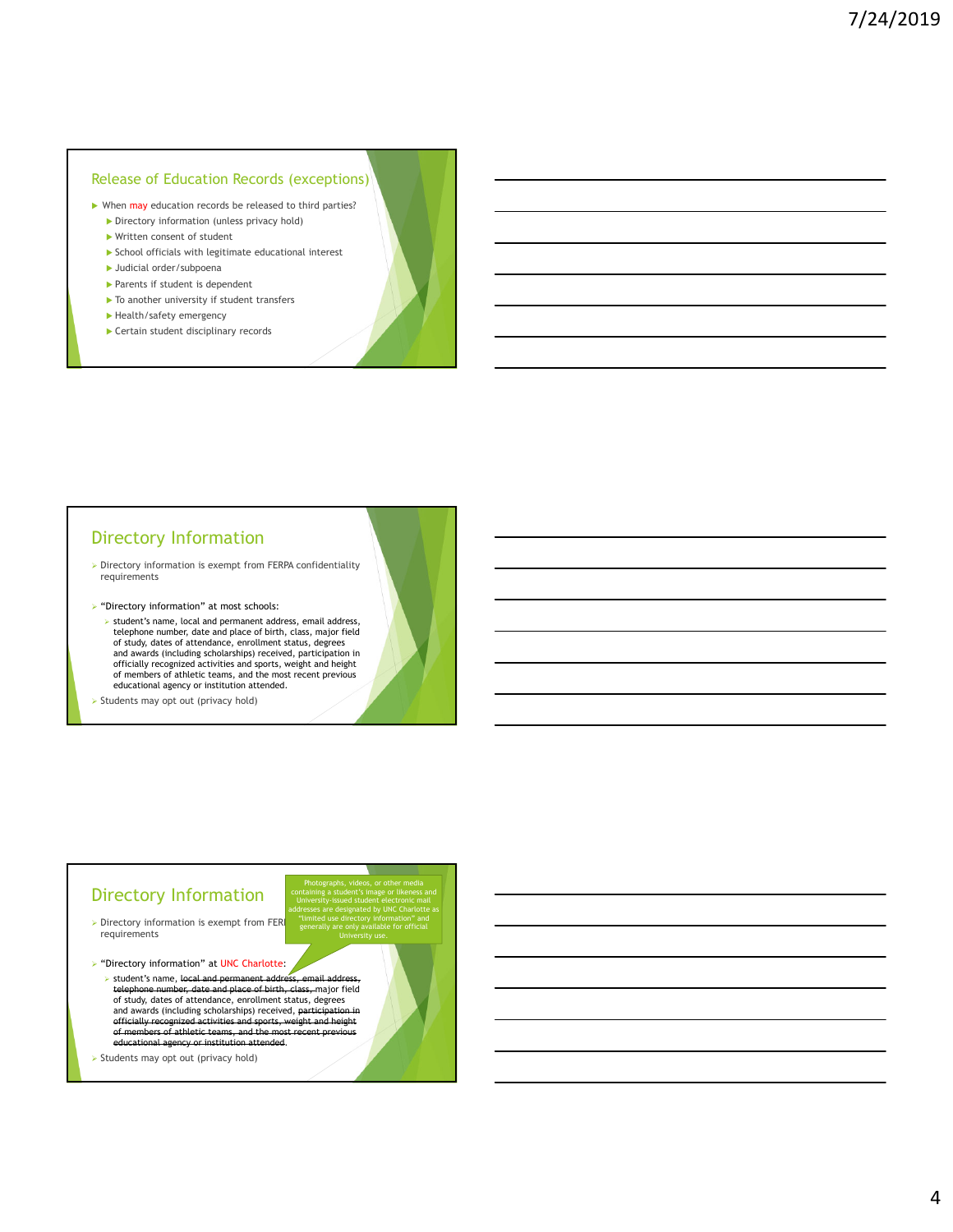### Student Consent

- $\blacktriangleright$  Must be in writing (electronically is okay)
- $\blacktriangleright$  Must be signed and dated (electronically is okay)
- **Must specify:** 
	- records to be disclosed
	- purpose of disclosure
	- I Identity of person to whom the records will be disclosed
- Note: Student's presence and lack of objection is not sufficient.

### Guest Access Portal

- The Guest Access Portal allows students to grant a guest, such as a parent or spouse, access to view specific pieces of their educational records in Self-Service Banner.
- Students enter first name, last name, and e-mail address for designated guests. An automatically generated e-mail is then sent to the guest to allow them to set up their account.
- Students can also set up a guest passphrase to be used when guests make information requests outside of the Guest Access Portal.

## School Officials

- $\blacktriangleright$  School officials with a legitimate educational interest
	- ▶ Questions to consider
		- $\blacktriangleright$  Are they a properly qualified school official?
		- $\blacktriangleright$  Have they clearly articulated the interest?
		- Do they need the information to perform their duties?
		- $\blacktriangleright$  Is the interest educationally related?
		- In Is the interest narrow in scope?
		- ► Have they been informed as to the restrictions/dissemination to others?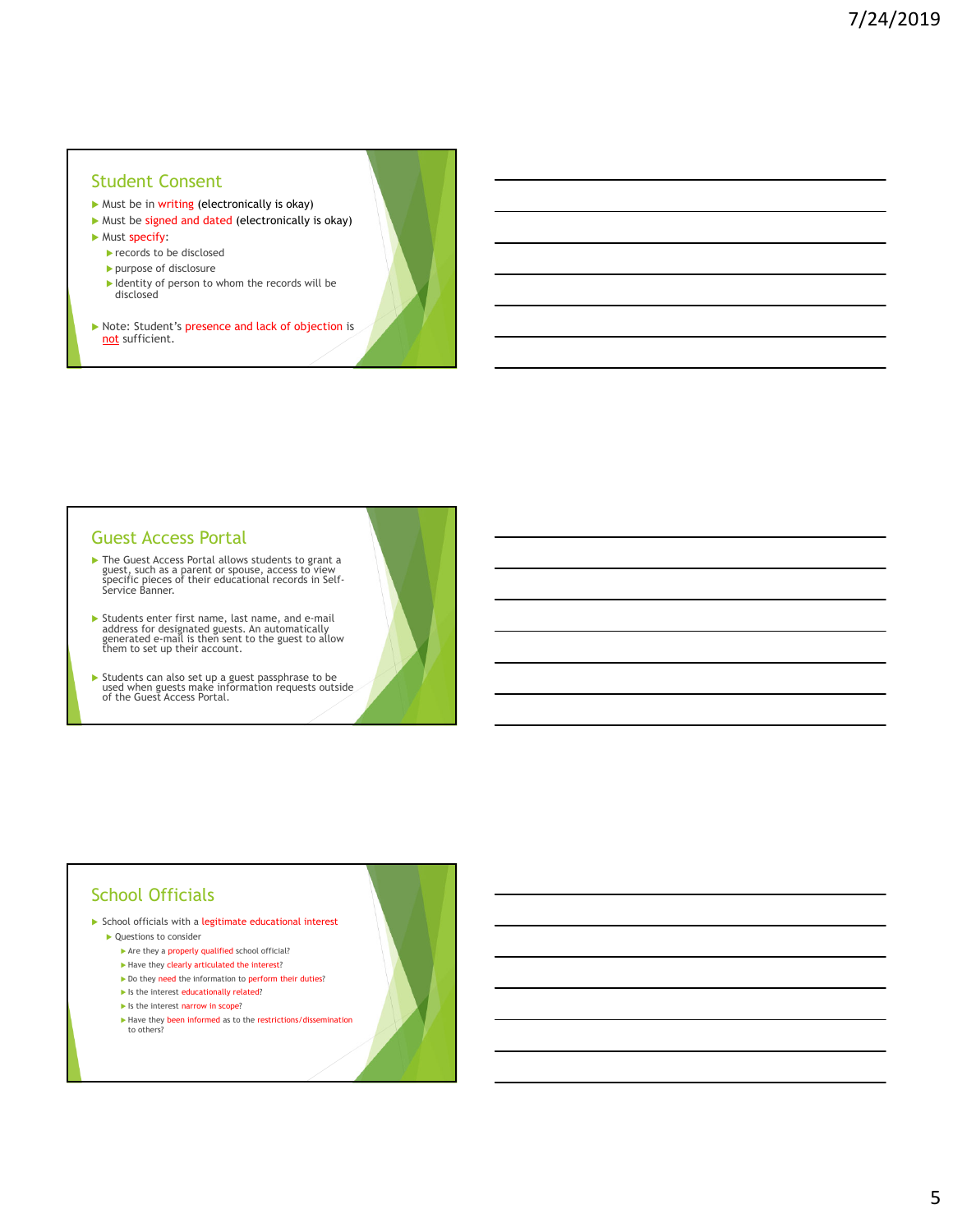### Other Exceptions

- Judicial order/subpoena
- Talk to us
- $\blacktriangleright$  Parents if student is dependent
	- ▶ Some parents can be good influences to help student succeed, so don't<br>automatically cut off communications for fear of FERPA  $\blacktriangleright$  However, if conversation gets difficult or unproductive, you can end it
	- Signed consent form permits (but does not require) you to talk with parents
	- If FERPA vs. health/safety of student, always err on side of
	- health/safety
- $\blacktriangleright$  To another university if student transfers
- $\blacktriangleright$  Health/safety emergency

### Student Disciplinary Records

- Disciplinary Records without student consent (NOTE: "may")
	- ▶ "Crimes of Violence" or "Nonforcible sex offense"
		- $\blacktriangleright$  To the alleged victim (regardless of responsibility finding)
	- $\blacktriangleright$  To the public the "final results" (if perpetrator found responsible)  $\blacktriangleright$  To parents of students under 21 years old when students violate alcohol/drug related policies
	- $\blacktriangleright$  Release limited to:
		- Name of the student who is the "alleged perpetrator" found responsible
		- $\blacktriangleright$  Findings of responsible or not responsible
		- Sanctions imposed
	- ▶ May not be disclosed
		- Names of other students involved (victims/witnesses) without prior conservation

#### Public Records and FERPA

- $\triangleright$  Federal law supersedes state law
- FERPA protected documents ARE STILL PUBLIC RECORDS North Carolina Public Records Act states that "all documents of any type made or received in connection with the transaction of public business by any agency of North Carolina" is a public record
- Note: North Carolina Public Records Act treats records of University applicants (whether admitted or not) as confidential. Immediately upon attendance, those records are fully covered by FERPA.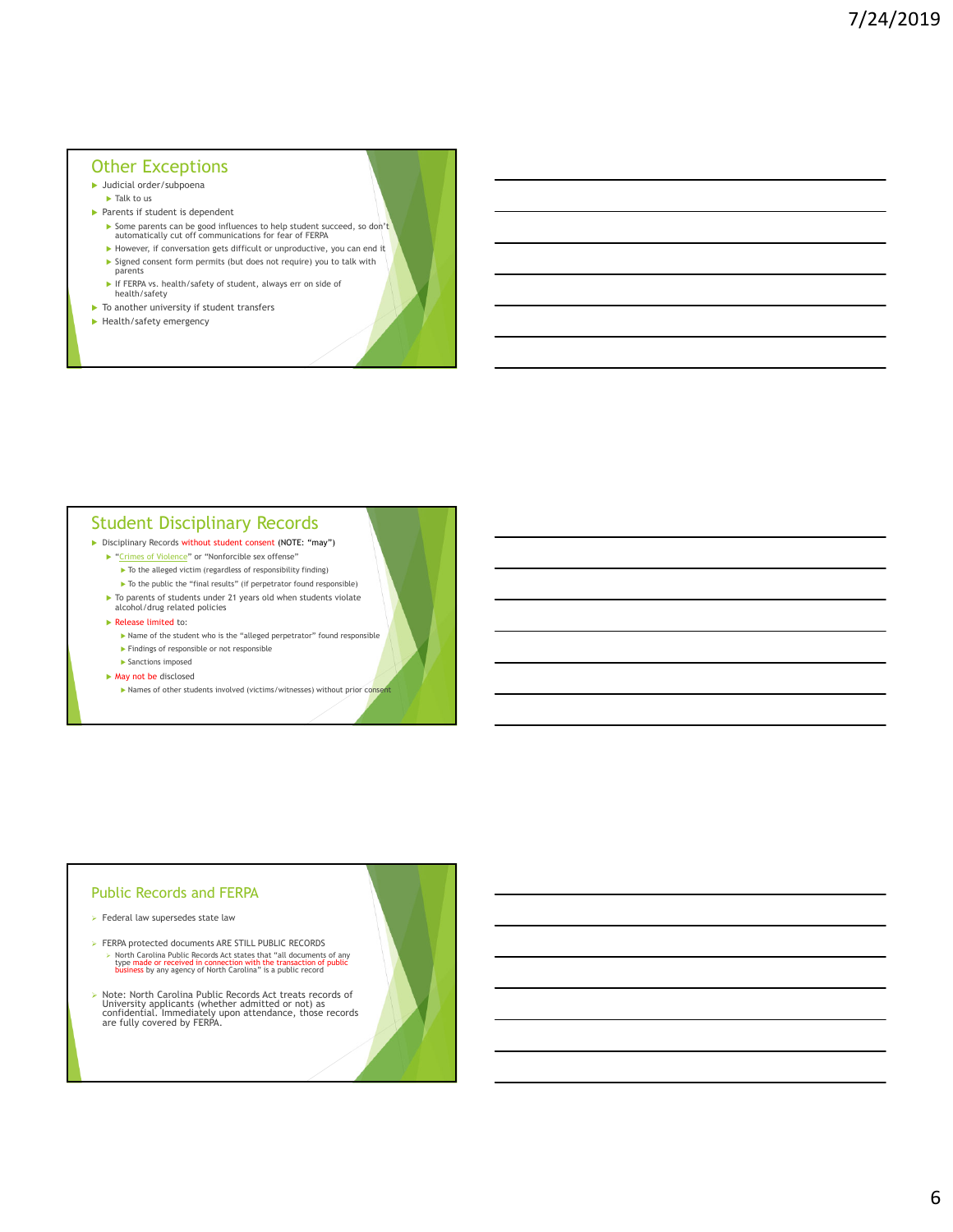#### Public Records and FERPA

Public Records Request received by Daily Tar Heel *Request was for "(a) the name of any person who, since January 1, 2007, has been found responsible for rape, sexual assault or any related or lesser included sexual misconduct by any [UNC-CH] Honor Court, the Committee on Student Conduct, or the Equal Opportunity and Compliance Office; (b) the date and nature of each violation for which each such person was found responsible; and (c) the sanctions imposed on each such person for each such violation."*

#### Public Records and FERPA

- North Carolina Court of Appeals' opinion in *DTH v. Folt* Requester argued the public records law requires the release ▶ University argued FERPA controls and gives discretion to the Universities
- Lower court holding: *Unanimous decision ordering the University to comply with requester's public records requests*
- Now pending before the North Carolina Supreme Court, and the Court has granted a stay on the release of the requested information
- Public Policy debate

## Quick Hits: Emails

- Debate among different courts and states
- California District Court says "no"
	- *S.A. v. Tulare County Office of Education (2009) Held that emails "not maintained" unless printed and put in student's permanent file*
	- *"because this type of documentation is located in the inboxes and outboxes of recipients through a virtual realm outside the school and can be easily deleted"*
	- *"fleeting nature"*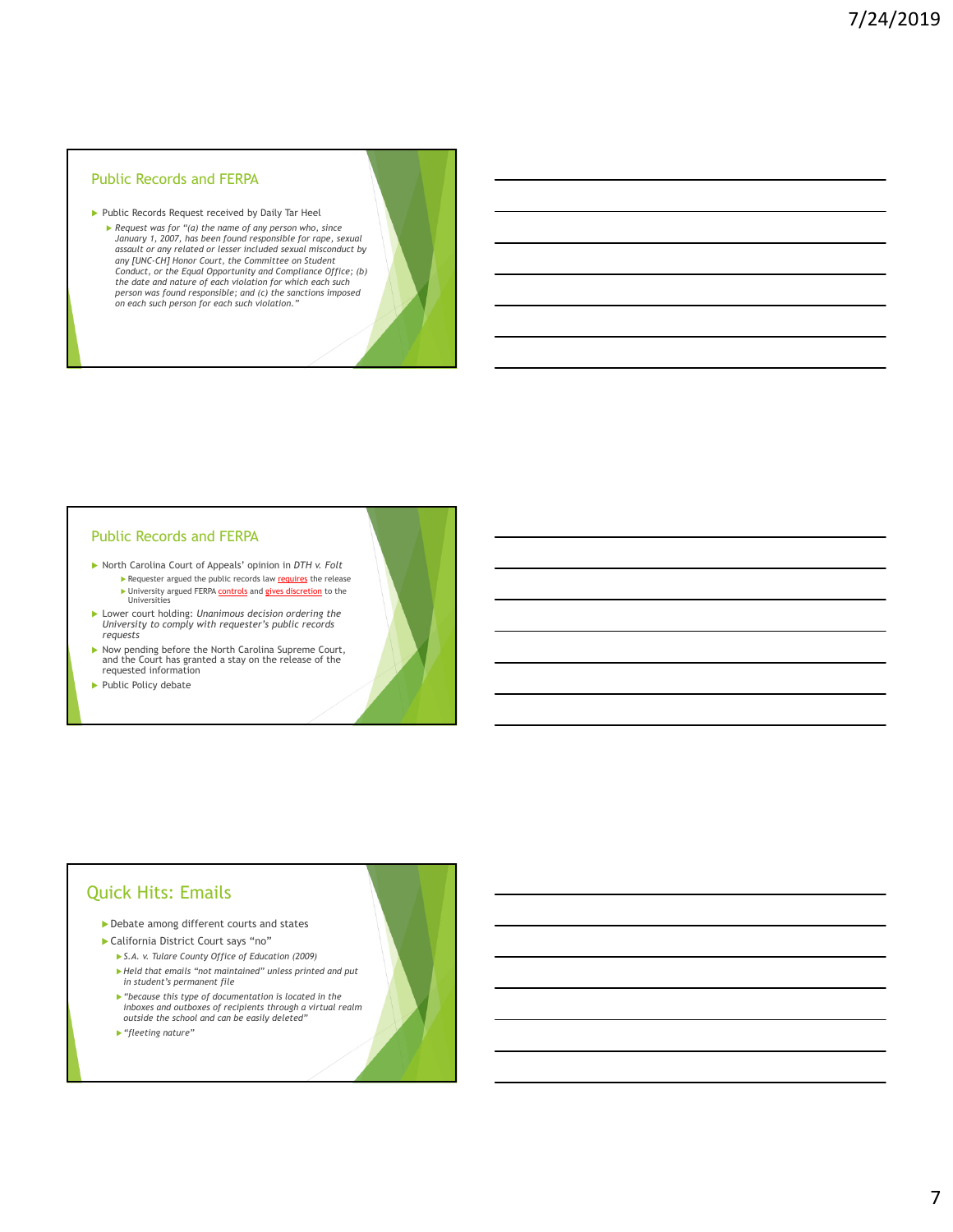### Quick Hits: Emails

#### Ohio Supreme Court says "yes"

- *State ex rel. ESPN vs. Ohio State University, et al. (2012) Education records applies to all records that "contain information that is directly related to students" and "that are maintained by the University"*
	- *Court basically concluded the e-mails contained information about the student and were maintained by the University then they are protected under FERPA*
- *Note: Ohio State retained their staff emails in a centralized location* At UNC Charlotte:
	-
	- "yes"
		- ▶ Public Records Act Discoverable in lawsuit

#### Quick Hits: Treatment Records

- **> Treatment Records under FERPA** 
	- FERPA excludes "treatment records" from the definition of "education" records"
	- Records on a student 18 years or older
	- Attending a postsecondary institution
	- Made or maintained by a physician, psychiatrist, or other medical doctor/counselor ONLY in connection with the provision of treatment to the student
	- ARE NOT available to anyone other than persons providing such treatment, except to the extent they can be reviewed by a physician or other appropriate professional of the student's choice

#### Quick Hits: Letters of Recommendation

With written consent:

- $\blacktriangleright$  Permitted to disclose information from education records
	- $\blacktriangleright$  to person/entity specified on consent form
	- $\blacktriangleright$  for the purpose specified on consent form
- Remember that if the student does not affirmatively waive his/her right to inspect, student has can review the recommendation you write about him/her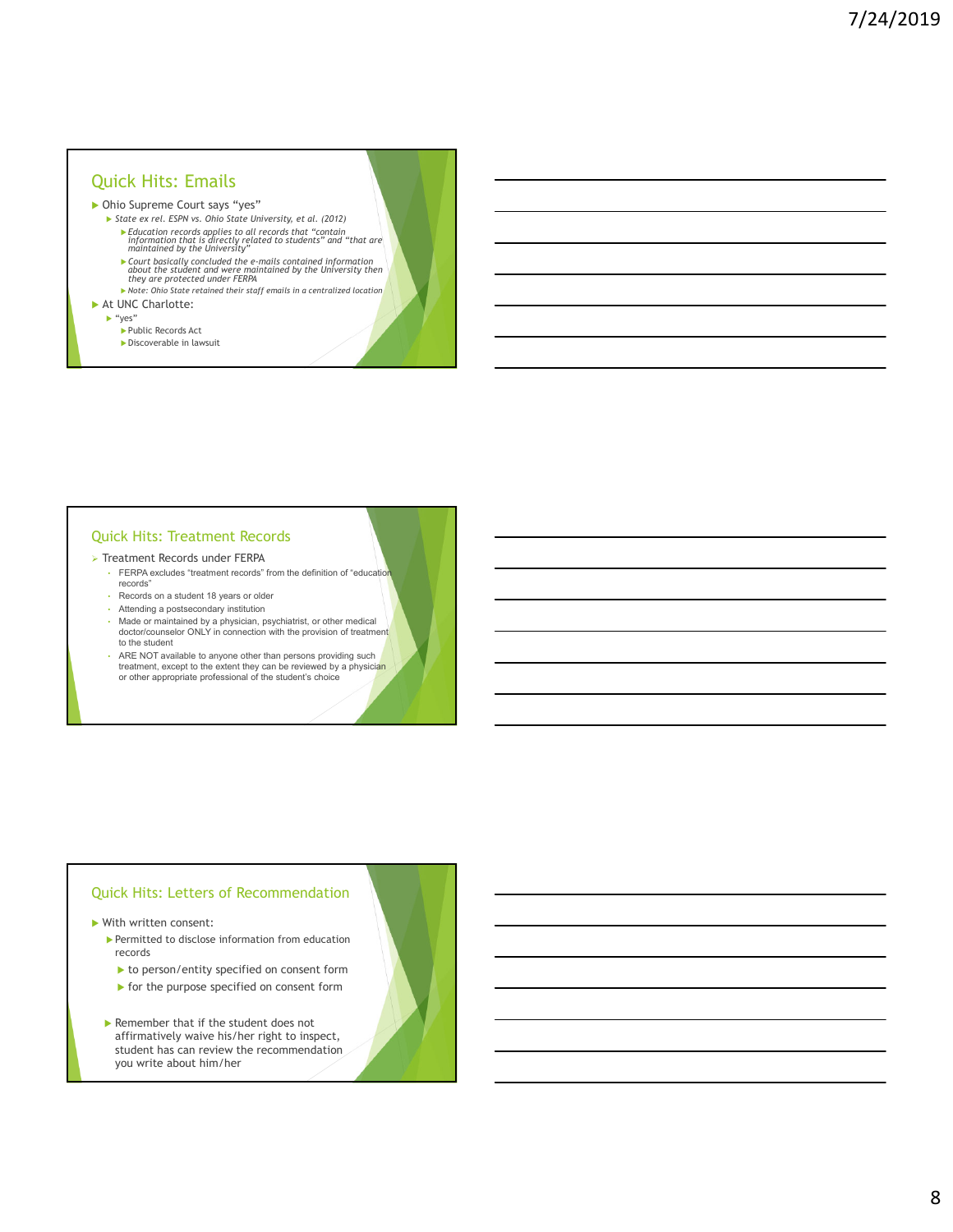#### Quick Hits: Letters of Recommendation

- Without written consent:
	- $\blacktriangleright$  "He's a hard worker" = okay (based on your perception, not based on records maintained by university)
	- $\triangleright$  "As his academic advisor, I've noticed that he is a hard worker" =  $not$  okay (advisor relationship with student is not directory information)
	- ▶ "He is a hard worker; that's why he got three A's this semester." = not okay (grades are education records)

### Quick Hits: Personal Notes

- Personal notes are not education records if:
	- In the sole possession of the maker,
	- Are used only as a personal memory aid, and
	- Are not accessible or revealed to any other person except a temporary substitute for the maker of the record

#### Scenario #1

- *"My son Bobby is dually enrolled in his high school and UNC Charlotte. I am able to see his grades from PowerSchool through his high school, but can't see the grades from his classes at UNC Charlotte. Please send me all his grades that he has received at UNC Charlotte."*
	- *May the parent obtain the records without a written consent?*
		- FERPA rights transfer to the student attending a postsecondary institution AT<br>ANY AGE. Though, the two schools can exchange information on the student<br>while the student attends both high school and postsecondary institut
	- *Does it make a difference if son is 17 vs. 18 years old?*
		- *If student under 18 years old, the mom still has FERPA rights at the high school and may also inspect and review any records that are sent from the university to the high school.*
	- *What if a student is a dependent?*
		- *If student is a dependent on mom's tax return, then yes. At UNC Charlotte, a parent must fill out a "Dependent Student Verification" form.*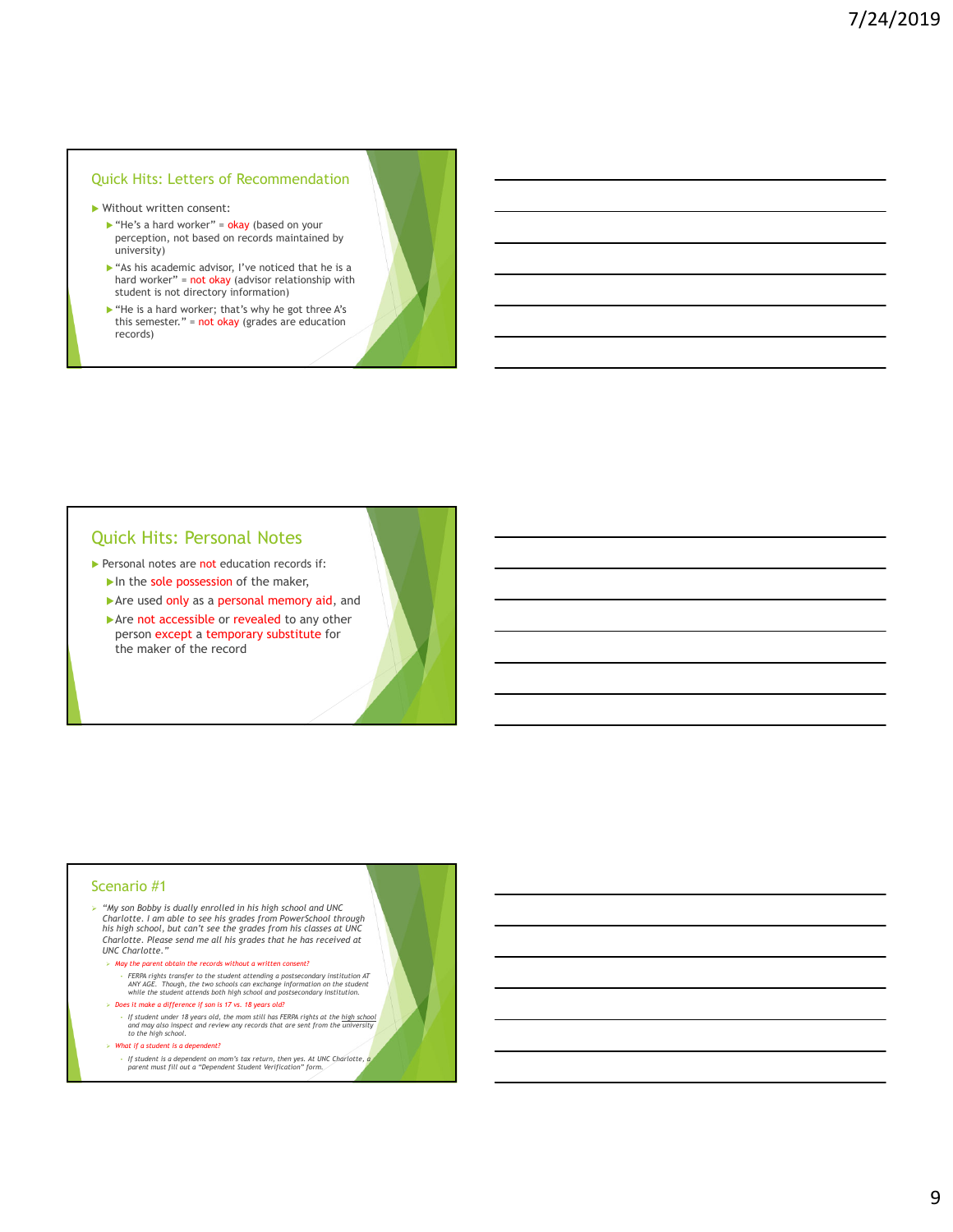#### Scenario #2

A frantic dad calls the Dean of Students Office. He demands<br>a copy of his daughter's disciplinary file because he received<br>a letter from the Dean of Student informing him that his<br>daughter was charged for a violation of o *demanding her entire student disciplinary file.* 

#### Scenario #3

 *A faculty member receives a call from CMPD asking whether a student was in class on Thursday. What if the call comes from PPS?*

#### Scenario #4

- *A faculty member wants to submit student's paper to VeriCite, a plagiarism detection service. Under what conditions can she do so?*
	- *What if the student refuses to consent?*